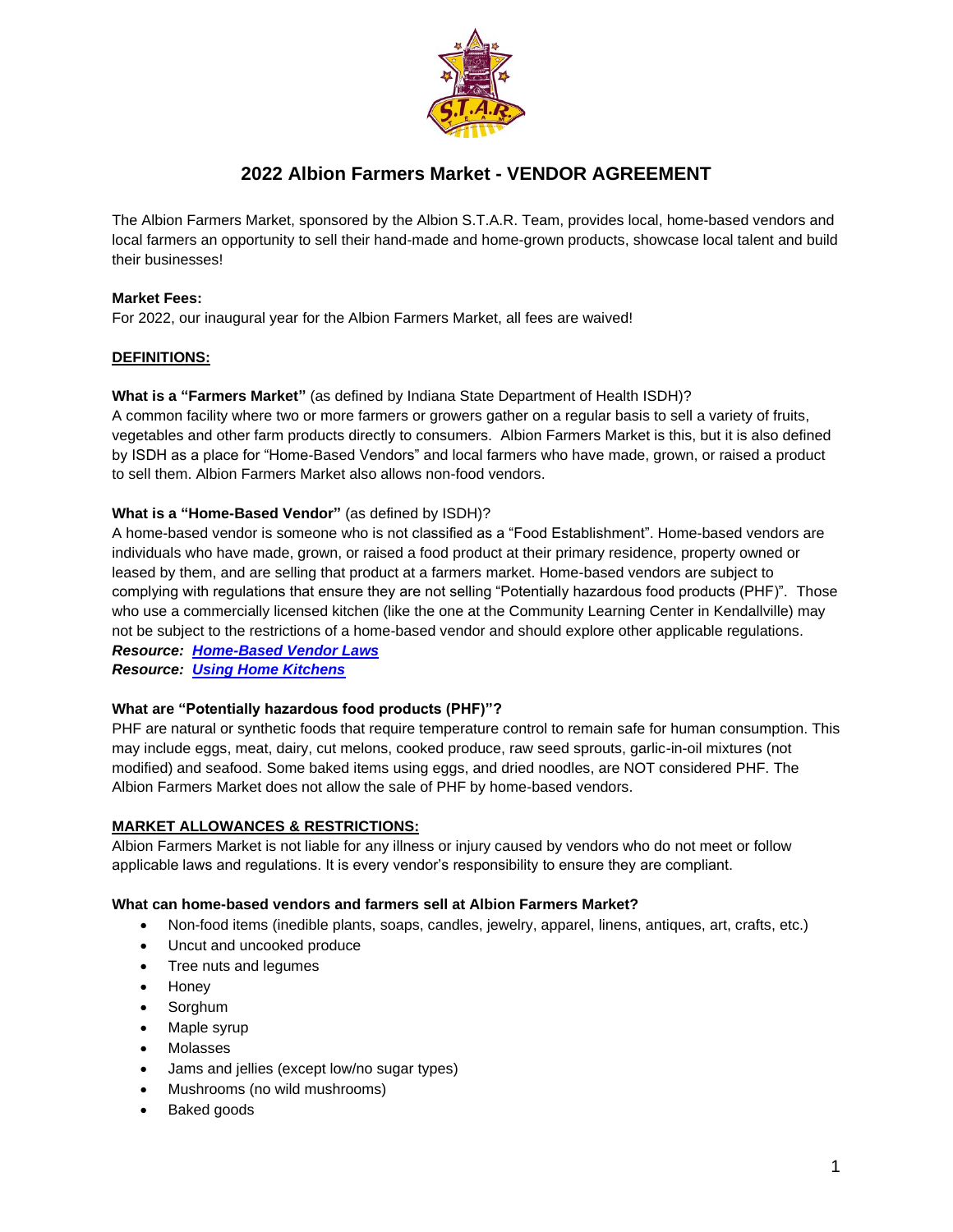

- Dry noodles
- Candy and confections
- Fermented produce using traditional pickling (but not in oxygen sealed container)

# **The following items may not be sold at the Farmers Market:**

- Pre-packaged foods
- Retail food products
- **Meat**
- Poultry (subject to Board of Animal Health regulations, aka BOAH)
- Rabbits (BOAH)
- Seafood
- Dairy (includes cream cheese fill/topping)
- Egg products (except some baked items and dried noodles) (BOAH) [Noble County egg license appli](https://a8201ef7-0632-40b8-9840-add8fa76954e.usrfiles.com/ugd/a8201e_9a9fdb95ca114ebebeb8eced436a23c9.pdf)cation
- Foods packaged using vacuum-seal
- Canned or hermetically sealed container foods (acidified or low-acid)
- Produce sold in sealed containers
- Cut melons and tomatoes
- Raw seed sprouts
- Jerky
- Non-modified garlic-in-oil mixtures
- Cut tomatoes
- Cut leafy greens
- **Fruit butters**
- Low/no sugar jams and jellies
- Pickles made by acidification or fermentation, if sold in an oxygen sealed container
- Low acid and acidified foods such as green beans, pickled beets, salsa, etc.
- Shell eggs from ducks, quail, or turkeys
- Prepared entrees, soups, etc.
- Canned salsas, green beans, meats, etc. (acidified and low-acid foods)
- Items sold or labeled as "organic"
- Milk and dairy
- Commercially prepared foods

# **How foods sold by home-based vendors must be labeled:**

Foods sold by home-based vendors (not produced in a commercial kitchen) must be labeled with:

- Producer's name and address
- Common or usual name of food product
- Ingredients of food product
- Net weight and volume (or number contained)
- Date processed
- And this statement in 10 point, **typed**: *"This product is home produced and processed and the production area has not been inspected by the State Department of Health."*

Unpackaged foods are considered "labeled" when an easily legible sign is posted at the stand.

# **Is food sampling allowed at the market?**

Sampling may occur, however proper sanitary procedures must be met:

- Must provide a hand-washing station
- Containers/packaging must be sanitized
- Storage of foods must be safe and sanitary
- Items must be properly protected from contamination

*Resource: [Handling & Sanitization](https://www.albionstarteam.org/_files/ugd/a8201e_a946b9f46600406fbcdd0aeb065ddccc.pdf)*

Kayla Traylor – Market official [kaylatraylor@yahoo.com](mailto:kaylatraylor@yahoo.com) <https://www.facebook.com/groups/406454338153625/> Cell (260) 927-3851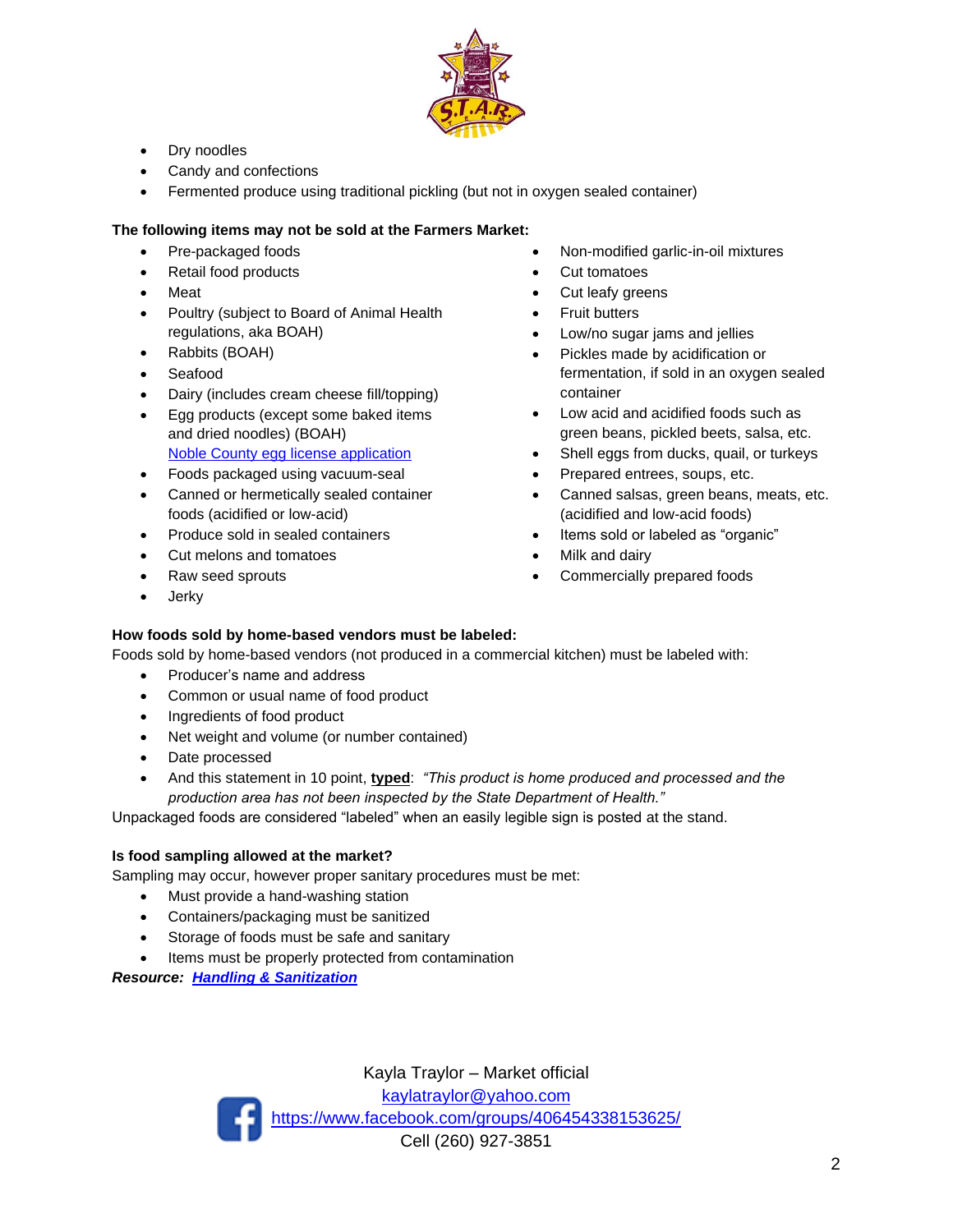

# **ADDITIONAL INFORMATION:**

#### **Where can I find more help to ensure I meet applicable regulations?**

BOAH–Poultry production as a home-based vendor (HBV) [animalhealth@boah.in.gov](mailto:animalhealth@boah.in.gov) (317) 544-2400 or (877) 747-3038

Indiana State Egg Board–Eggs and egg regulations [straw@purdue.edu](mailto:straw@purdue.edu) (765) 494-8510

Purdue Product Testing (765) 494-7997

ISDH Main Office (317) 234-8569

# **Additional restrictions – items not allowed to be sold or exhibited at the market include:**

- Foods not in compliance as noted above
- Anything deemed inappropriate by market officials
- Anything in violation of local, state, and/or federal guidelines
- "Garage sale" items
- Direct sales company products such as Avon, Pampered Chef, Mary Kay, etc.
- Political, offensive, dangerous items; and/or profanity
- Live animals may not be sold or given away

*Final determination will be at the discretion of the Market Managers.* 

#### **Market Details:**

- The Farmers Market will begin at 9:00 AM and end at 2:00 PM every Monday throughout the posted season and take place in the alley on the north side of the Courthouse Square (off W. Jefferson Street) in downtown Albion, IN. (Between Hidden Ego Gym and Newman & Newman law office.)
- Vendors may load in and out on the north and south ends of the alley.
- Vendors should arrive no earlier than 8:00 AM and be ready to sell by 9:00 AM. Please, no sales before 9:00 AM.
- Vendors will need to find parking near the market. Please DO NOT park streetside (parallel) in front of downtown retail/eateries. Park in nearby neighborhoods and public lots.
- Vendors will not be guaranteed a specific spot. Spots will be assigned as vendors arrive each day. After unloading near the market site, please promptly move vehicles. Do not block traffic.
- Vendors are not required to attend every market. However, vendors are expected to sign up for each market date they plan to attend. Late arrivals and no shows stand the chance of losing their privileges.
- All vendors under 18 years of age must be supervised by a parent/guardian. The parent/guardian will be the vendor for the market and sign all of the necessary paperwork.
- Vendors must be cleaned up and out of the area by 2:30 PM.
- All trash must be disposed of in the trash containers provided by Market officials.

#### **Equipment Needed:**

● Vendors will need to bring their own tables, chairs, and tents, if needed.

Kayla Traylor – Market official [kaylatraylor@yahoo.com](mailto:kaylatraylor@yahoo.com) <https://www.facebook.com/groups/406454338153625/> Cell (260) 927-3851